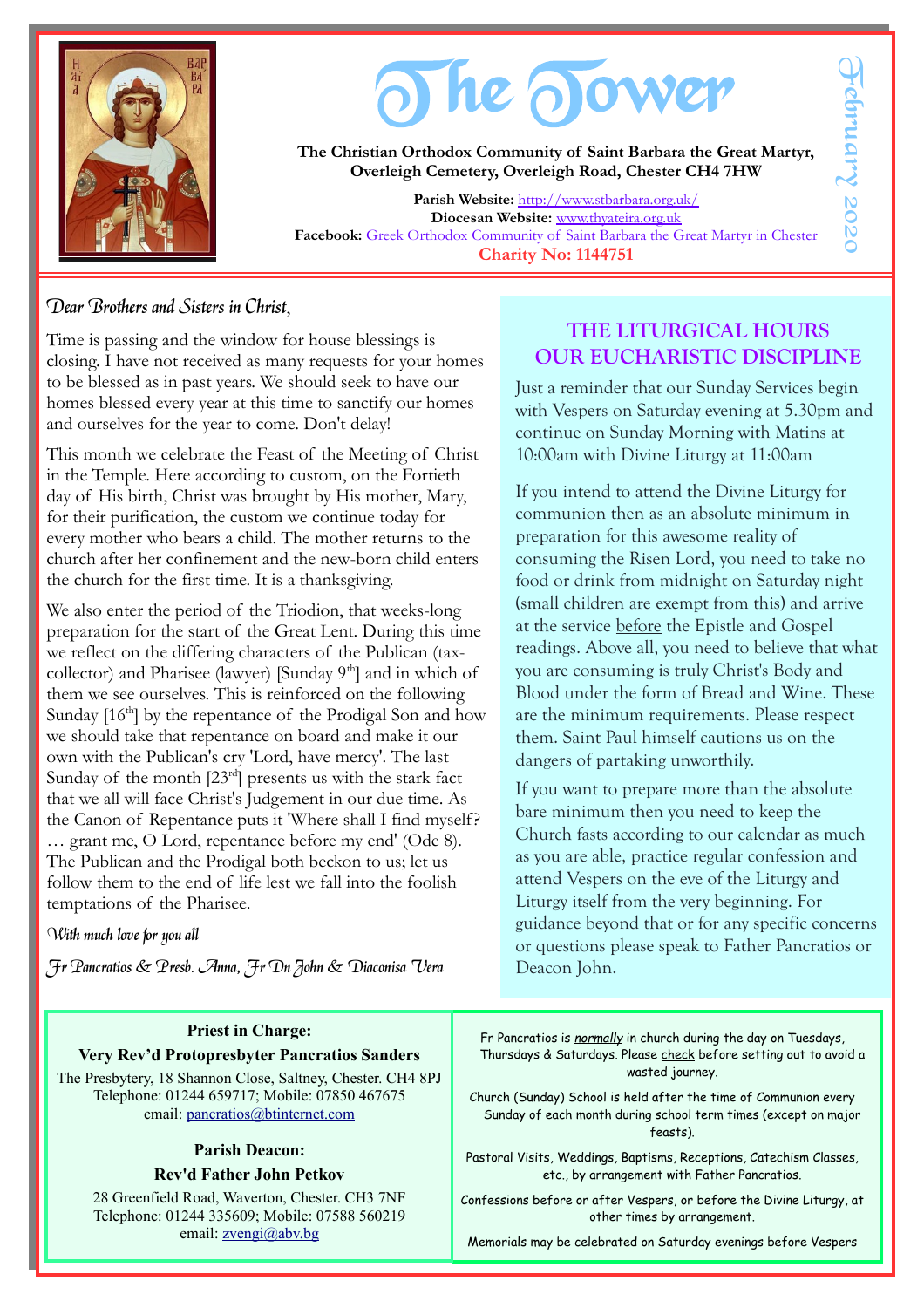# **Principal Services for February**

| $1^{\rm st}$<br>2 <sup>nd</sup> | Saturday<br><b>Sunday</b>        | 5.30 <sub>pm</sub><br>10.00am | Vespers<br><b>Matins</b> |                                                  |  |  |  |
|---------------------------------|----------------------------------|-------------------------------|--------------------------|--------------------------------------------------|--|--|--|
|                                 |                                  | 11.00am                       | <b>Divine Liturgy</b>    | The Meeting of the Lord in the Temple            |  |  |  |
| 5 <sup>th</sup>                 | Wednesday                        | 6.30 <sub>pm</sub>            | Vespers                  | St Photios, Patriarch of Constantinople          |  |  |  |
| 8 <sup>th</sup>                 | Saturday                         | 5.30 <sub>pm</sub>            | Vespers                  |                                                  |  |  |  |
| 9 <sup>th</sup>                 | <b>Sunday</b>                    | 10.00am                       | <b>Matins</b>            |                                                  |  |  |  |
|                                 |                                  | 11.00am                       | <b>Divine Liturgy</b>    | Sunday of the Publican and the Pharisee          |  |  |  |
|                                 | <b>Beginning of the Triodion</b> |                               |                          |                                                  |  |  |  |
| $12^{\text{th}}$                | Wednesday                        | 6.30 <sub>pm</sub>            | Vespers                  | Apostles Aquila and Priscilla                    |  |  |  |
| $15^{\text{th}}$                | Saturday                         | 5.30 <sub>pm</sub>            | Vespers                  |                                                  |  |  |  |
| 16 <sup>th</sup>                | <b>Sunday</b>                    | 10.00am                       | <b>Matins</b>            |                                                  |  |  |  |
|                                 |                                  | 11.00am                       | <b>Divine Liturgy</b>    | <b>Sunday of the Prodigal Son</b>                |  |  |  |
| 19 <sup>th</sup>                | Wednesday                        | 6.30 <sub>pm</sub>            | Vespers                  | St Leo, Bishop of Catania                        |  |  |  |
| 22 <sup>nd</sup>                | Saturday                         | 4.30 <sub>pm</sub>            | Memorial                 | Soul Saturday                                    |  |  |  |
|                                 |                                  | 5.30 <sub>pm</sub>            | Vespers                  |                                                  |  |  |  |
| 23 <sup>rd</sup>                | <b>Sunday</b>                    | 10.00am                       | <b>Matins</b>            |                                                  |  |  |  |
|                                 |                                  | 11.00am                       | <b>Divine Liturgy</b>    | Sunday of the Last Judgement, Sunday of Meatfare |  |  |  |
| <b>Meat-Fast Week</b>           |                                  |                               |                          |                                                  |  |  |  |
| 26 <sup>th</sup>                | Wednesday                        | 6.30 <sub>pm</sub>            | Vespers                  | St Prokopios, Confessor of Decapolis             |  |  |  |
| 29 <sup>th</sup>                | Saturday                         | 5.30 <sub>pm</sub>            | Vespers                  | (Saturday of Cheesefare)                         |  |  |  |

# **Principal Services for March**

| 1 <sup>st</sup>   | Sunday           | 10.00am            | <b>Matins</b>                                                              |  |  |  |  |
|-------------------|------------------|--------------------|----------------------------------------------------------------------------|--|--|--|--|
|                   |                  | 11.00am            | <b>Divine Liturgy</b><br><b>Forgiveness Sunday, Sunday of Cheesefare</b>   |  |  |  |  |
|                   |                  |                    | <b>First Week of Great Lent</b>                                            |  |  |  |  |
| 2 <sup>nd</sup>   | Monday           | 6.30pm             | Great Canon of Saint Andrew of Crete (i)                                   |  |  |  |  |
| 3 <sup>rd</sup>   | Tuesday          | 6.30pm             | Great Canon of Saint Andrew of Crete (ii)                                  |  |  |  |  |
| 4 <sup>th</sup>   | Wednesday        | 6.30pm             | Liturgy of the Pre-Sanctified gifts                                        |  |  |  |  |
|                   |                  | 7.30pm             | Great Canon of Saint Andrew of Crete (iii)                                 |  |  |  |  |
| 5 <sup>th</sup>   | Thursday         | 6.30pm             | Great Canon of Saint Andrew of Crete (iv)                                  |  |  |  |  |
| 6 <sup>th</sup>   | Friday           | 6.30pm             | Liturgy of the Pre-Sanctified gifts                                        |  |  |  |  |
|                   |                  | 7.30pm             | Akathist to the Mother of God (i)                                          |  |  |  |  |
| $7^{\mathrm{th}}$ | Saturday         | 5.30pm             | <b>Vespers</b>                                                             |  |  |  |  |
| 8 <sup>th</sup>   | Sunday           | 10.00am            | <b>Matins</b>                                                              |  |  |  |  |
|                   |                  | 11.00am            | <b>Divine Liturgy</b><br><b>Sunday of Orthodoxy</b>                        |  |  |  |  |
|                   |                  |                    | Followed by the Procession of Icons and the Anathemas                      |  |  |  |  |
| 11 <sup>th</sup>  | Wednesday        | 6.30pm             | Liturgy of the Pre-Sanctified gifts                                        |  |  |  |  |
| 13 <sup>th</sup>  | Friday           | 6.30pm             | Liturgy of the Pre-Sanctified gifts                                        |  |  |  |  |
|                   |                  | 7.30pm             | Akathist to the Mother of God (ii)                                         |  |  |  |  |
| 14 <sup>th</sup>  | Saturday         | 5.30pm             | <b>Vespers</b>                                                             |  |  |  |  |
| 15 <sup>th</sup>  | Sunday           | 10.00am            | <b>Matins</b>                                                              |  |  |  |  |
|                   |                  | 11.00am            | <b>Divine Liturgy</b><br>Second Sunday – St Gregory Palamas                |  |  |  |  |
| $18^{\text{th}}$  | Wednesday        | 6.30pm             | Liturgy of the Pre-Sanctified gifts                                        |  |  |  |  |
| 20 <sup>th</sup>  | Friday           | 6.30pm             | Liturgy of the Pre-Sanctified gifts                                        |  |  |  |  |
|                   |                  | 7.30pm             | Akathist to the Mother of God (iii)                                        |  |  |  |  |
| $21^{st}$         | Saturday         | 4.30 <sub>pm</sub> | <b>Soul Saturday Memorial</b>                                              |  |  |  |  |
|                   |                  | 5.30pm             | <b>Vespers</b>                                                             |  |  |  |  |
| 22 <sup>nd</sup>  | <b>Sunday</b>    | 10.00am            | <b>Matins</b>                                                              |  |  |  |  |
|                   |                  | 11.00am            | <b>Divine Liturgy</b><br>Third Sunday – Veneration of the Cross            |  |  |  |  |
| $25^{\text{th}}$  | Wednesday11.00am |                    | <b>Divine Liturgy</b><br><b>Feast of the Annunciation to the Theotokos</b> |  |  |  |  |
| 27 <sup>th</sup>  | Friday           | 6.30pm             | Liturgy of the Pre-Sanctified gifts<br>Akathist to the Mother of God (iv)  |  |  |  |  |
|                   |                  | 7.30pm             |                                                                            |  |  |  |  |
| 28 <sup>th</sup>  | Saturday         | 5.30pm             | <b>Vespers</b>                                                             |  |  |  |  |
| 29 <sup>th</sup>  | Sunday           | 10.00am            | <b>Matins</b>                                                              |  |  |  |  |
|                   |                  | 11.00am            | <b>Divine Liturgy</b><br>Fourth Sunday – St John Climacus                  |  |  |  |  |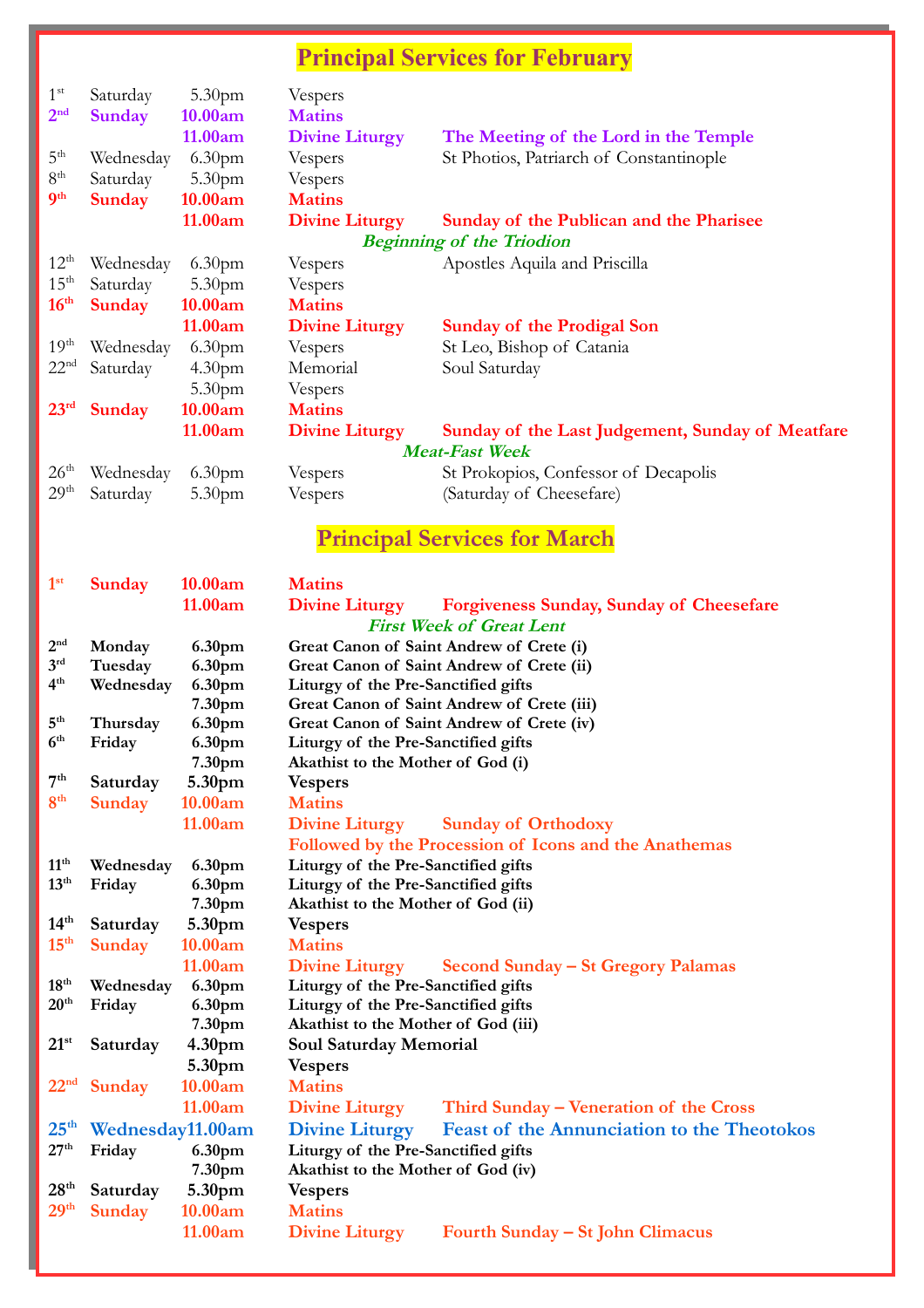### *A Scripture Reading Calendar for February with Irish Saints (where known)*

| $\mathbf{1}$ |         | 1 Thessalonians 5:14-23               | Luke 17:3-10            | St Brigid of Kildare (524)                                       |
|--------------|---------|---------------------------------------|-------------------------|------------------------------------------------------------------|
| 2            |         | Hebrews 7:7-17                        | Luke 2:22-40            | St Laurence, second Archbishop of Canterbury (619)               |
| 3            |         | 1 Peter 2:21b-3:9                     | Mark 12:13-17           | St Caoilfionn in Roscommon (6thC), St Werburga of Chester (c700) |
| 4            |         | 1 Peter 3:10-24                       | Mark 12:18-27           | Hieromartyr Aldate of Gloucester (5thC)                          |
| 5            | Fast    | 1 Peter 4:1-11                        | Mark 12:28-37           | St Vodalis, hermit (c725)                                        |
| 6            |         | 1 Peter 4:12-5:5                      | Mark 12:38-44           | St Mél, Bishop of Ardagh (488)                                   |
| 7            | Fast    | 2 Peter 1:1-10                        | Mark 13:1-18            | St Trésain, missionary priest (550)                              |
| 8            |         | 2 Timothy 2:11-19                     | Luke 18:2-8a            | Sts Jacut & Guethenoc, disciples of St Budoc (5thC)              |
| 9            |         | Fastfree 2 Timothy 3:10-15            | Luke 18:9-14            | St Curvinus 'the wise', Bishop (c700)                            |
|              |         | 10 Fastfree 2 Peter 1:20-21; 2:1-9    | Mark 13:9-13            | St Trumwine of Abercorn (c704)                                   |
|              |         | 11 Fastfree 2 Peter 2:9-22            | Mark 13:14-23           | St Gobnait, Abbess of Ballyvourney, Cork (7thC)                  |
|              |         | 12 Fastfree 2 Peter 3:1-18            | Mark 13:24-31           | St Æethelwold of Lindisfarne (740)                               |
|              |         | 13 Fastfree 1 John 1:8-2:6            | Mark 13:31-14:2         | St Modomnoc, Bishop of Ossory (c550)                             |
|              |         | 14 Fastfree 1 John 1:8-2:6            | Mark 13:31-14:2         | St Conran, Bishop of the Orkney Islands (c7thC)                  |
|              |         | 15 Fastfree 1 Timothy 6:11b-16        | Luke 20:46-21:4         | St Berachius, founder of a monastery in Connaught (6thC)         |
| 16           |         | 1 Corinthians 6:12-20                 | Luke 15:11-32           | St Honestus of Nîmes (270)                                       |
| 17           |         | 1 John 2:18-3:8                       | Mark 11:1-11            | St Lommán, first Bishop of Trim, Meath (c450)                    |
| 18           |         | 1 John 3:9-22a                        | Mark 14:10-42           | St Colman of Connaught, Confessor of Lindisfarne (676)           |
|              | 19 Fast | 1 John 3:21-4:11                      | Mark 14:43-15:1         | St Odran, first Christian Martyr in Irish History (c452)         |
| 20           |         | 1 John 4:20-5:21                      | Mark 15:1-15            | St Olcan, Bishop of Derkan, baptised by St Patrick (c480)        |
|              | 21 Fast | 2 John 1-13                           | Mark 15:20,22,25,33-41  | St Ercongotha, nun (660)                                         |
| 22           |         | 1 Corinthians 10:23-28                | Luke 21:8,9,25-27,33-36 | St Elwin, missionary (6thC)                                      |
| 23           |         | 1 Corinthians 8:8-9:2                 | Matthew 25:31-46        | St Boisil, prior of Melrose (664)                                |
|              |         | 24 Meatfast 3 John 1-15               | Matt 19:29-40; 22:7-39  | St Cummain Ailbe, Abbot of Iona (669)                            |
|              |         | 25 Meatfast Jude 1-10                 | Lk 22:39-42,45-71; 23:1 | St Ethelbert, King of Kent (616)                                 |
|              |         | 26 Meatfast Joel 2:12-26              | Joel 3:12-21            | St Dionysios, first Bishop of Augsburg (c303)                    |
|              |         | 27 Meatfast Jude 11-25                | Luke 23:1-31,33a,44-56  | St Comgan, Abbot of Glenthsen (c565)                             |
|              |         | 28 Meatfast Zechariah 8:7-17          | Zechariah 8:19-23       | St Silvanus, second Abbot of Bangor, Co. Down (c610)             |
|              |         | 29 Meatfast Romans 14:19-23; 16:25-27 | Matthew 6:1-13          | St Oswald of Worcester, Archbishop of York (992)                 |

*\* Wine is allowed on this day*

*\*\* Wine & Oil are allowed on this day* 

\*\**\* Fish, Wine & Oil are allowed on this day* 

#### **Sundays are shown in Bold**

† Note there are more readings on certain days - If you have no other Calendar, the Diocesan Hemerologion serves as a guide. Alternatively search the internet and download **Menologion 3.0** - a useful perpetual calendar.

### **Some Further Thoughts on the Life and Traditions of our Church – The Triodion (i)**

The Lenten Triodion, together with the Pentecostarion, the Festal Menaion and Monthly Menaion comprise the great service books of the Church. They enable us to celebrate the daily services with all the variable material required.

So, what of the Triodion itself? It covers all the texts required for the period from the Sunday of the Publican and Pharisee to the Sunday of Forgiveness and all the services of Great Lent itself concluding with the Midnight Office that occurs before we proclaim 'Christ is Risen!' on Easter Day.

All these texts are penitential, they express sorrow for our fallen nature but in every case they point with anticipation towards the Bright Day of the Resurrection. As human beings we cannot stand to face the Lord until we have first thrown our faces to the floor in repentance for our sins. We fast, we continually cry 'Lord have mercy', we weep but always with the expectation that the Lord hears us and looks upon us with that love that only He is capable of.

The Triodion proclaims the forthcoming Lent with an increasing measure of fasting, week by week, removing meat from the menu and then dairy products. Prepared, we are able to ask forgiveness of our brethren and face the rigours of the First Week with some of the most beautiful hymns ever written for our Church. Saint Andrew of Crete's Great Canon over the first four weekdays are tragically ignored by too many of the faithful for their spiritual deprivation. On the Friday we keep in mind the Theotokos with her Akathist while on Wednesday and Friday we celebrate the Pre-Sanctified Liturgy in which the Gifts have been consecrated the previous Sunday, a solemn and peaceful service.

Then the Sunday of Orthodoxy when we give thanks for our Orthodox Faith and the Holy Icons, while rejecting the bearers and proclaimers of all heresy and falsehood.